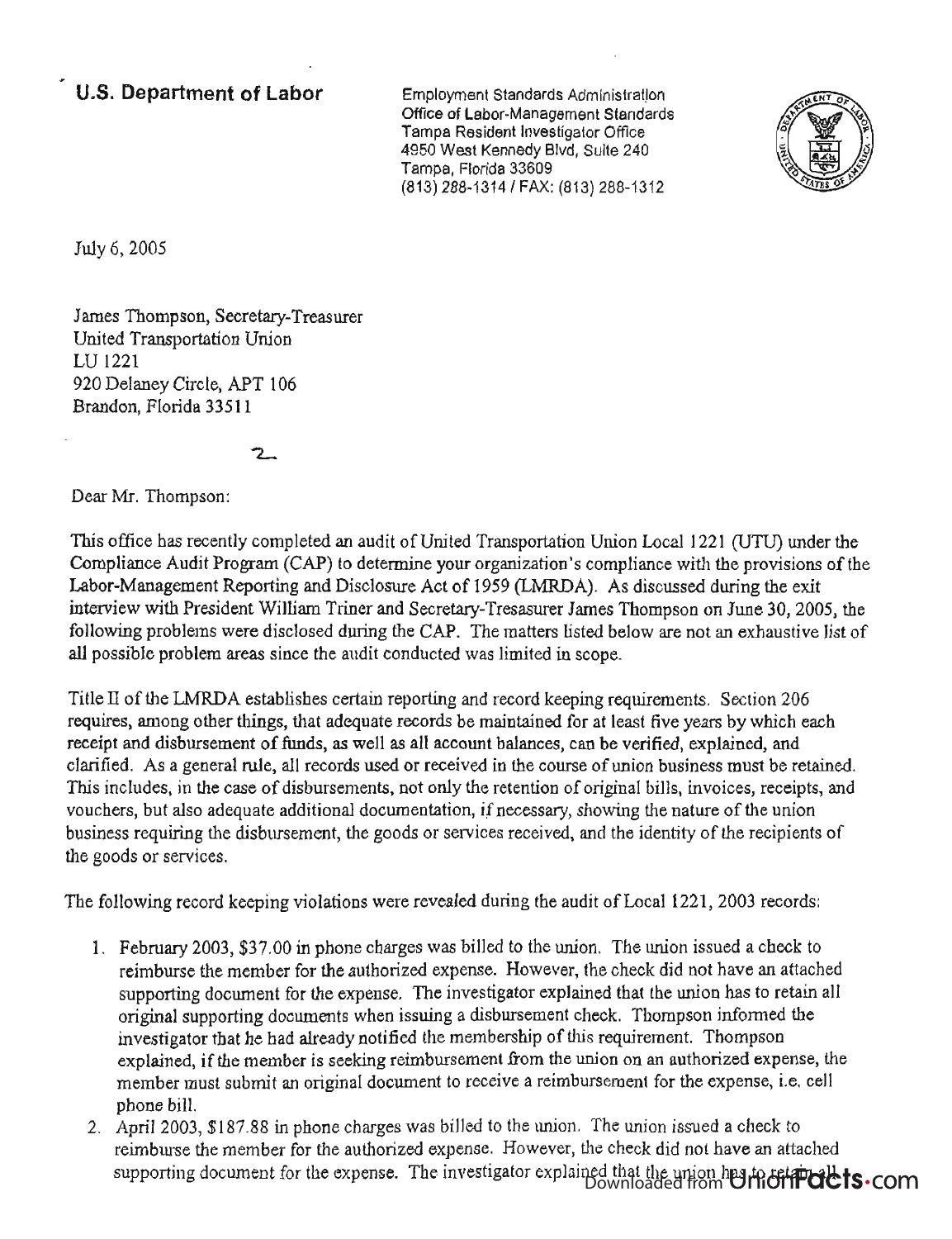## United Transportation Union, LU 1221 July 6, *2005*  Page 2 of 2

original supporting documents when issuing a disbursement check. Thompson informed the investigator that he had already notified the membership of this requirement. Thompson explained, if the member is seeking reimbursement from the union on an authorized expense, the member must submit an original document to receive a reimbursement for the expense, i.e. cell phone bill.

3. August 2003, \$204.83 in phone charges was billed to the union. The union issued a check to reimburse the member for the authorized expense. However, the check did not have an attached supporting document for the expense. The investigator explained that the union has to retain all original supporting documents when issuing a disbursement check. Thompson informed the investigator that he had already notified the membership of this requirement. Thompson explained, if the member is seeking reimbursement from the union on an authorized expense, the member must submit an original document to receive a reimbursement for the expense, i.e. cell phone bill.

- 4. September 2003, \$211.61 in phone charges was billed to the union. The union issued a check to reimburse the member for the authorized expense. However, the check did not have an attached supporting document for the expense. The investigator explained that the union has to retain all original supporting documents when issuing a disbursement check. Thompson informed the investigator that he had already notified the membership of this requirement. Thompson explained, if the member is seeking reimbursement from the union on an authorized expense, the member must submit an original document to receive a reimbursement for the expense, i.e. cell phone bill.
- 5. December 2003, \$66.95 in phone charges was billed to the union. The union issued a check to reimburse the member for the authorized expense. However, the check did not have an attached supporting document for the expense. The investigator explained that the union has to retain all original supporting documents when issuing a disbursement check. Thompson informed the investigator that he had already notified the membership of this requirement. Thompson explained, if the member is seeking reimbursement from the union on an authorized expense, the member must submit an original document to receive a reimbursement for the expense, i.e. cell phone bill.

The investigator informed Thompson that the office is available to provide guidance regarding the requirements of the law, as they would pertain to any policies the union might adopt. The investigator told Thompson that if written guidelines are adopted in the near future, a copy provided to the investigators office would be appreciated. As agreed, provided that Local 1221 maintains adequate documentation for its disbursements in the future, no additional enforcement action will be taken regarding this violation.

The investigator strongly recommend that Thompson make sure that this letter, the compliance assistance materials, and suggestions that were provided be passed on at whatever time Thompson may leave office.